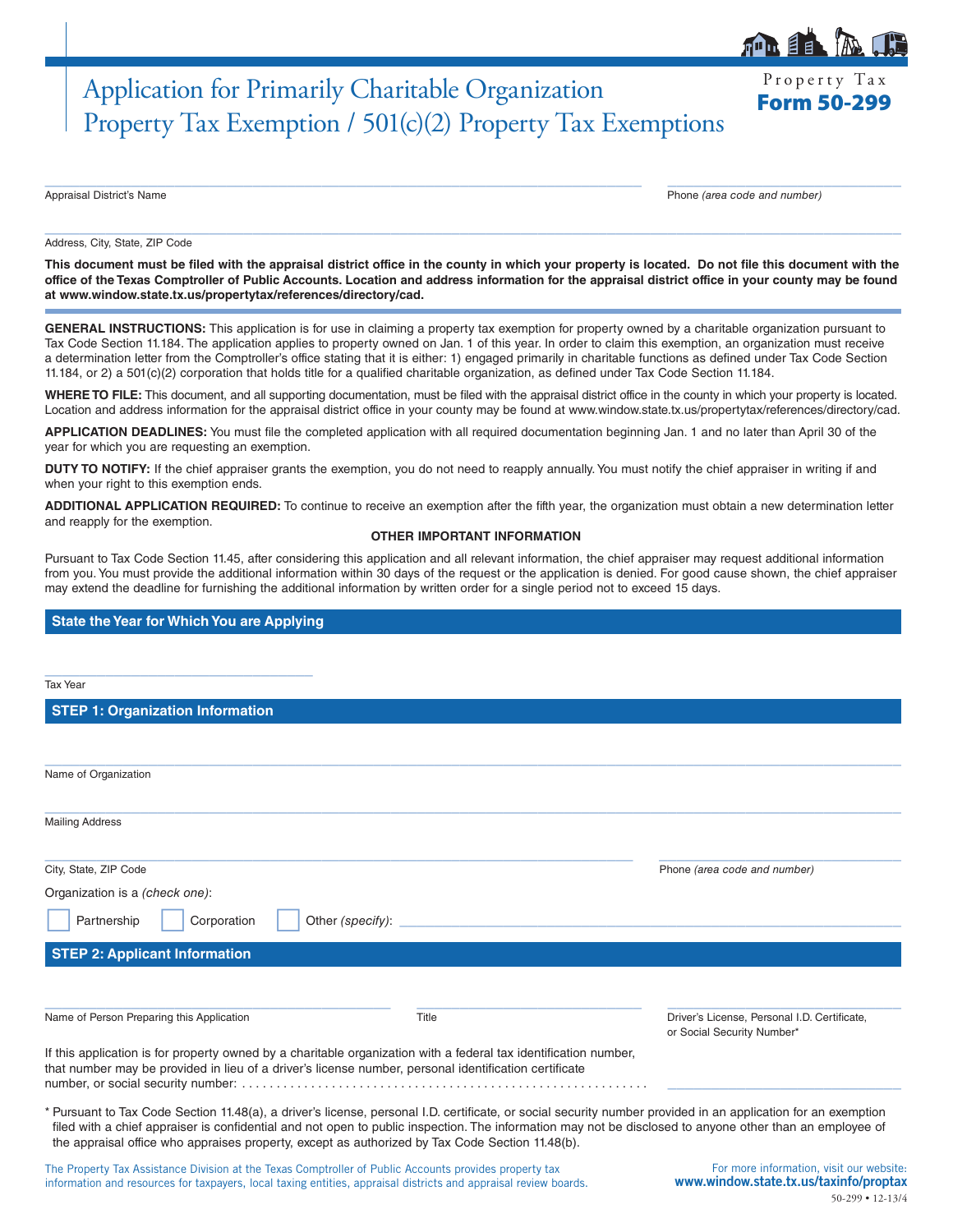

### **STEP 3: Property Information**

- Attach one Schedule A form for **each** parcel of real property to be exempt.
- Attach one Schedule B form listing **all** personal property to be exempt.

#### **STEP 4: Comptroller's Determination**

Attach a copy of the charitable organization's Comptroller property tax determination letter.

| 1. Have you received a Comptroller property tax determination letter that states whether the organization is engaged primarily                                                                                                                                 | No |
|----------------------------------------------------------------------------------------------------------------------------------------------------------------------------------------------------------------------------------------------------------------|----|
|                                                                                                                                                                                                                                                                |    |
| 2. Have you received a Comptroller property tax determination letter that states whether the organization is a $501(c)(2)$<br>organization that holds title to property for a qualified charitable organization as defined under Tax Code Section 11.184?  Yes |    |
|                                                                                                                                                                                                                                                                |    |

## **STEP 5: Certification and Signature**

By signing this application, you designate the property described in the attached Schedules A and B as the property against which the exemption for primarily charitable organizations may be claimed in this appraisal district. You certify that the information provided in this application is true and correct to the best of your knowledge and belief.

| print<br>here |                             |       |
|---------------|-----------------------------|-------|
|               | <b>Print Name</b>           | Title |
| sign<br>here  |                             |       |
|               | <b>Authorized Signature</b> | Date  |

**If you make a false statement on this application, you could be found guilty of a Class A misdemeanor or a state jail felony under Penal Code Section 37.10.**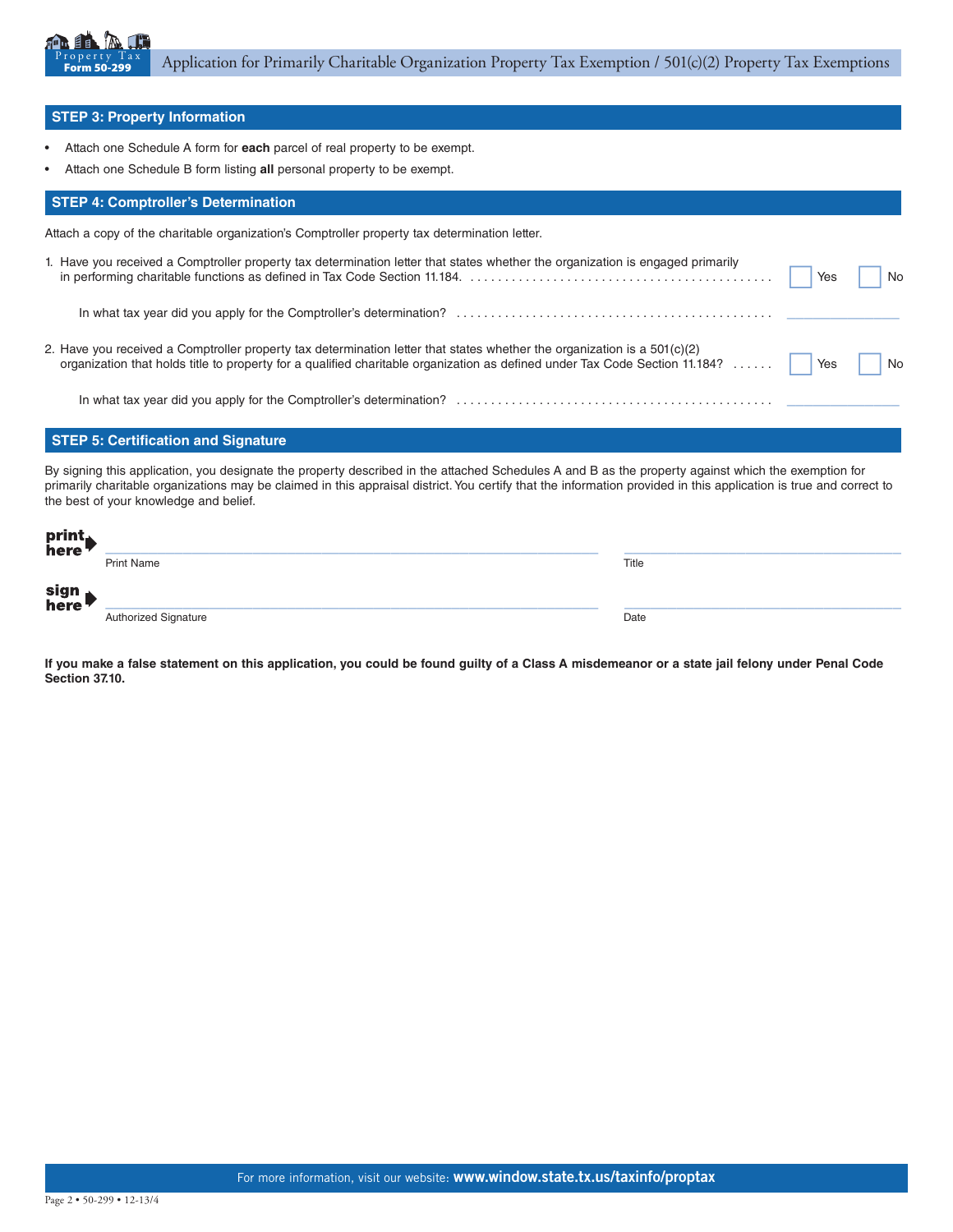

# Schedule A: Description of Real Property

Complete one Schedule A form for **each** parcel of real property to be exempt. List only property owned by the organization. Attach all completed schedules to the application for exemption.

| Name of Property Owner                                                                                                                 |                                 |                 |                                              |
|----------------------------------------------------------------------------------------------------------------------------------------|---------------------------------|-----------------|----------------------------------------------|
| Address, City, State, ZIP Code                                                                                                         |                                 |                 |                                              |
| Legal Description (if known)                                                                                                           |                                 |                 | Appraisal District Account Number (if known) |
| Describe the Primary Use of This Property                                                                                              |                                 |                 |                                              |
|                                                                                                                                        |                                 |                 | Yes<br>No                                    |
| If yes, answer the following questions:                                                                                                |                                 |                 |                                              |
| If under construction, when will construction be completed?                                                                            |                                 |                 |                                              |
| If under physical preparation, check which activity the organization has done. (Check all that apply.)                                 |                                 |                 |                                              |
| Architectural work<br>Soil testing                                                                                                     | Site improvement work           |                 |                                              |
| Engineering work<br>Land clearing activities                                                                                           | Environmental or land use study |                 |                                              |
| 2. Is the incomplete improvement designed and intended to be used exclusively by the qualified charitable organization?                |                                 |                 | Yes<br>No                                    |
|                                                                                                                                        |                                 |                 | No<br>Yes                                    |
| If yes, attach a statement describing use of the revenue.                                                                              |                                 |                 |                                              |
| 4. Is the land on which the incomplete improvement is located reasonably necessary for the use of the improvement<br>No<br>Yes         |                                 |                 |                                              |
| List all other individuals and organizations that used this property in the past year, and provide the following information for each. |                                 |                 |                                              |
| <b>Name</b>                                                                                                                            | <b>Dates Used</b>               | <b>Activity</b> | <b>Rent Paid, If Any</b>                     |
|                                                                                                                                        |                                 |                 |                                              |

Continue on additional sheets as needed.